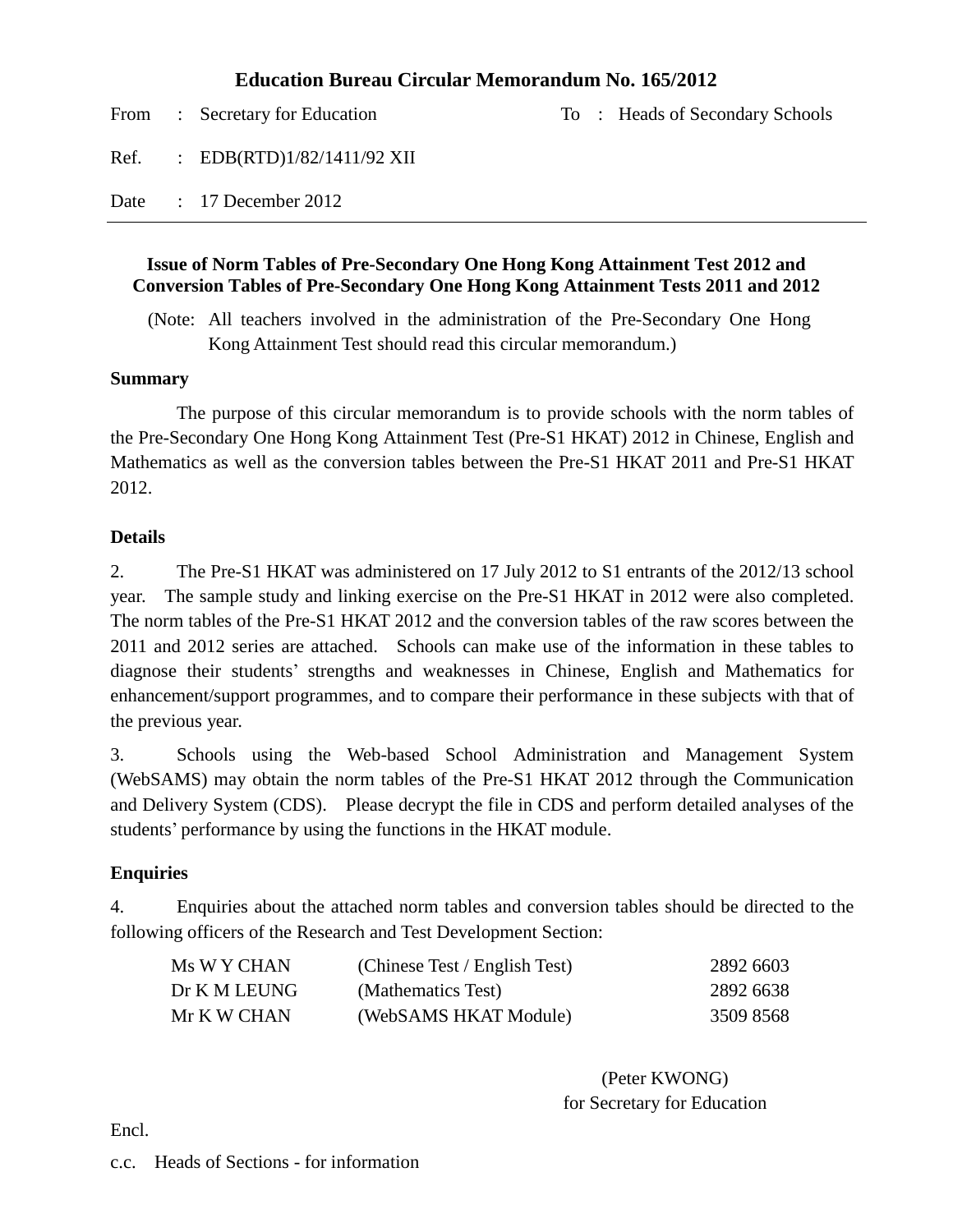中文科 常模表\*

| 50.9<br>0.0<br>51<br>101.49<br>$\pmb{0}$<br>45.88<br>52<br>54.1<br>46.97<br>0.0<br>102.58<br>1<br>57.1<br>$\overline{c}$<br>53<br>103.67<br>48.06<br>0.0<br>3<br>54<br>60.2<br>0.0<br>104.76<br>49.15<br>55<br>63.5<br>4<br>0.0<br>105.85<br>50.24<br>56<br>66.3<br>5<br>0.1<br>106.94<br>51.33<br>57<br>69.3<br>6<br>0.2<br>108.04<br>52.42<br>58<br>72.1<br>0.3<br>109.13<br>7<br>53.52<br>75.0<br>59<br>110.22<br>0.3<br>8<br>54.61<br>77.8<br>0.4<br>60<br>111.31<br>9<br>55.70<br>80.4<br>112.40<br>0.5<br>61<br>10<br>56.79<br>82.8<br>0.7<br>62<br>113.49<br>57.88<br>11<br>84.9<br>63<br>114.58<br>0.9<br>12<br>58.97<br>64<br>87.0<br>115.67<br>1.1<br>13<br>60.06<br>88.9<br>65<br>1.5<br>116.76<br>14<br>61.15<br>66<br>90.8<br>1.7<br>117.85<br>15<br>62.24<br>92.4<br>67<br>118.94<br>2.0<br>16<br>63.33<br>93.7<br>68<br>2.3<br>120.03<br>17<br>64.42<br>94.9<br>69<br>2.7<br>121.12<br>18<br>65.51 | 原始分 | 標準分   | 百分位數 | 原始分 | 標準分    | 百分位數 |
|-------------------------------------------------------------------------------------------------------------------------------------------------------------------------------------------------------------------------------------------------------------------------------------------------------------------------------------------------------------------------------------------------------------------------------------------------------------------------------------------------------------------------------------------------------------------------------------------------------------------------------------------------------------------------------------------------------------------------------------------------------------------------------------------------------------------------------------------------------------------------------------------------------------------|-----|-------|------|-----|--------|------|
|                                                                                                                                                                                                                                                                                                                                                                                                                                                                                                                                                                                                                                                                                                                                                                                                                                                                                                                   |     |       |      |     |        |      |
|                                                                                                                                                                                                                                                                                                                                                                                                                                                                                                                                                                                                                                                                                                                                                                                                                                                                                                                   |     |       |      |     |        |      |
|                                                                                                                                                                                                                                                                                                                                                                                                                                                                                                                                                                                                                                                                                                                                                                                                                                                                                                                   |     |       |      |     |        |      |
|                                                                                                                                                                                                                                                                                                                                                                                                                                                                                                                                                                                                                                                                                                                                                                                                                                                                                                                   |     |       |      |     |        |      |
|                                                                                                                                                                                                                                                                                                                                                                                                                                                                                                                                                                                                                                                                                                                                                                                                                                                                                                                   |     |       |      |     |        |      |
|                                                                                                                                                                                                                                                                                                                                                                                                                                                                                                                                                                                                                                                                                                                                                                                                                                                                                                                   |     |       |      |     |        |      |
|                                                                                                                                                                                                                                                                                                                                                                                                                                                                                                                                                                                                                                                                                                                                                                                                                                                                                                                   |     |       |      |     |        |      |
|                                                                                                                                                                                                                                                                                                                                                                                                                                                                                                                                                                                                                                                                                                                                                                                                                                                                                                                   |     |       |      |     |        |      |
|                                                                                                                                                                                                                                                                                                                                                                                                                                                                                                                                                                                                                                                                                                                                                                                                                                                                                                                   |     |       |      |     |        |      |
|                                                                                                                                                                                                                                                                                                                                                                                                                                                                                                                                                                                                                                                                                                                                                                                                                                                                                                                   |     |       |      |     |        |      |
|                                                                                                                                                                                                                                                                                                                                                                                                                                                                                                                                                                                                                                                                                                                                                                                                                                                                                                                   |     |       |      |     |        |      |
|                                                                                                                                                                                                                                                                                                                                                                                                                                                                                                                                                                                                                                                                                                                                                                                                                                                                                                                   |     |       |      |     |        |      |
|                                                                                                                                                                                                                                                                                                                                                                                                                                                                                                                                                                                                                                                                                                                                                                                                                                                                                                                   |     |       |      |     |        |      |
|                                                                                                                                                                                                                                                                                                                                                                                                                                                                                                                                                                                                                                                                                                                                                                                                                                                                                                                   |     |       |      |     |        |      |
|                                                                                                                                                                                                                                                                                                                                                                                                                                                                                                                                                                                                                                                                                                                                                                                                                                                                                                                   |     |       |      |     |        |      |
|                                                                                                                                                                                                                                                                                                                                                                                                                                                                                                                                                                                                                                                                                                                                                                                                                                                                                                                   |     |       |      |     |        |      |
|                                                                                                                                                                                                                                                                                                                                                                                                                                                                                                                                                                                                                                                                                                                                                                                                                                                                                                                   |     |       |      |     |        |      |
|                                                                                                                                                                                                                                                                                                                                                                                                                                                                                                                                                                                                                                                                                                                                                                                                                                                                                                                   |     |       |      |     |        |      |
|                                                                                                                                                                                                                                                                                                                                                                                                                                                                                                                                                                                                                                                                                                                                                                                                                                                                                                                   |     |       |      |     |        |      |
|                                                                                                                                                                                                                                                                                                                                                                                                                                                                                                                                                                                                                                                                                                                                                                                                                                                                                                                   | 19  | 66.60 | 3.1  | 70  | 122.21 | 95.9 |
| 123.30<br>96.8<br>71<br>67.69<br>3.4<br>20                                                                                                                                                                                                                                                                                                                                                                                                                                                                                                                                                                                                                                                                                                                                                                                                                                                                        |     |       |      |     |        |      |
| 72<br>97.6<br>124.39<br>3.9<br>68.78<br>21                                                                                                                                                                                                                                                                                                                                                                                                                                                                                                                                                                                                                                                                                                                                                                                                                                                                        |     |       |      |     |        |      |
| 73<br>98.0<br>125.48<br>4.3<br>69.87<br>22                                                                                                                                                                                                                                                                                                                                                                                                                                                                                                                                                                                                                                                                                                                                                                                                                                                                        |     |       |      |     |        |      |
| 74<br>98.6<br>126.57<br>4.8<br>70.96<br>23                                                                                                                                                                                                                                                                                                                                                                                                                                                                                                                                                                                                                                                                                                                                                                                                                                                                        |     |       |      |     |        |      |
| 98.8<br>75<br>5.4<br>127.66<br>72.05<br>24                                                                                                                                                                                                                                                                                                                                                                                                                                                                                                                                                                                                                                                                                                                                                                                                                                                                        |     |       |      |     |        |      |
| 99.1<br>76<br>128.75<br>6.0<br>73.14<br>25                                                                                                                                                                                                                                                                                                                                                                                                                                                                                                                                                                                                                                                                                                                                                                                                                                                                        |     |       |      |     |        |      |
| 99.4<br>77<br>129.84<br>6.6<br>74.23<br>26                                                                                                                                                                                                                                                                                                                                                                                                                                                                                                                                                                                                                                                                                                                                                                                                                                                                        |     |       |      |     |        |      |
| 99.6<br>78<br>130.93<br>$7.2\,$<br>75.32<br>27                                                                                                                                                                                                                                                                                                                                                                                                                                                                                                                                                                                                                                                                                                                                                                                                                                                                    |     |       |      |     |        |      |
| 79<br>99.7<br>7.9<br>132.02<br>76.41<br>28                                                                                                                                                                                                                                                                                                                                                                                                                                                                                                                                                                                                                                                                                                                                                                                                                                                                        |     |       |      |     |        |      |
| 99.8<br>80<br>133.11<br>8.7<br>77.50<br>29                                                                                                                                                                                                                                                                                                                                                                                                                                                                                                                                                                                                                                                                                                                                                                                                                                                                        |     |       |      |     |        |      |
| 99.9<br>9.5<br>81<br>134.20<br>78.59<br>30                                                                                                                                                                                                                                                                                                                                                                                                                                                                                                                                                                                                                                                                                                                                                                                                                                                                        |     |       |      |     |        |      |
| 99.9<br>82<br>135.30<br>10.5<br>31<br>79.68                                                                                                                                                                                                                                                                                                                                                                                                                                                                                                                                                                                                                                                                                                                                                                                                                                                                       |     |       |      |     |        |      |
| 99,9<br>83<br>136.39<br>11.7<br>32<br>80.78                                                                                                                                                                                                                                                                                                                                                                                                                                                                                                                                                                                                                                                                                                                                                                                                                                                                       |     |       |      |     |        |      |
| 100.0<br>84<br>137.48<br>12.8<br>81.87<br>33                                                                                                                                                                                                                                                                                                                                                                                                                                                                                                                                                                                                                                                                                                                                                                                                                                                                      |     |       |      |     |        |      |
| 100.0<br>85<br>138.57<br>14.1<br>82.96<br>34                                                                                                                                                                                                                                                                                                                                                                                                                                                                                                                                                                                                                                                                                                                                                                                                                                                                      |     |       |      |     |        |      |
| 100.0<br>86<br>139.66<br>15.5<br>35<br>84.05                                                                                                                                                                                                                                                                                                                                                                                                                                                                                                                                                                                                                                                                                                                                                                                                                                                                      |     |       |      |     |        |      |
| 100.0<br>87<br>140.75<br>16.9<br>85.14<br>36                                                                                                                                                                                                                                                                                                                                                                                                                                                                                                                                                                                                                                                                                                                                                                                                                                                                      |     |       |      |     |        |      |
| 100.0<br>88<br>141.84<br>18.4<br>37<br>86.23                                                                                                                                                                                                                                                                                                                                                                                                                                                                                                                                                                                                                                                                                                                                                                                                                                                                      |     |       |      |     |        |      |
| 100.0<br>38<br>87.32<br><b>20.0</b><br>89<br>142.93                                                                                                                                                                                                                                                                                                                                                                                                                                                                                                                                                                                                                                                                                                                                                                                                                                                               |     |       |      |     |        |      |
| 100.0<br>21.7<br>90<br>144.02<br>88.41<br>39                                                                                                                                                                                                                                                                                                                                                                                                                                                                                                                                                                                                                                                                                                                                                                                                                                                                      |     |       |      |     |        |      |
| 91<br>145.11<br>100.0<br>23.5<br>89.50<br>40                                                                                                                                                                                                                                                                                                                                                                                                                                                                                                                                                                                                                                                                                                                                                                                                                                                                      |     |       |      |     |        |      |
| 100.0<br>92<br>146.20<br>25.4<br>90.59<br>41                                                                                                                                                                                                                                                                                                                                                                                                                                                                                                                                                                                                                                                                                                                                                                                                                                                                      |     |       |      |     |        |      |
| 100.0<br>93<br>147.29<br>27.6<br>42<br>91.68                                                                                                                                                                                                                                                                                                                                                                                                                                                                                                                                                                                                                                                                                                                                                                                                                                                                      |     |       |      |     |        |      |
| 100.0<br>29.8<br>94<br>148.38<br>92.77<br>43                                                                                                                                                                                                                                                                                                                                                                                                                                                                                                                                                                                                                                                                                                                                                                                                                                                                      |     |       |      |     |        |      |
| 100.0<br>32.0<br>95<br>149.47<br>93.86<br>44                                                                                                                                                                                                                                                                                                                                                                                                                                                                                                                                                                                                                                                                                                                                                                                                                                                                      |     |       |      |     |        |      |
| 100.0<br>96<br>150.56<br>34.5<br>94.95<br>45                                                                                                                                                                                                                                                                                                                                                                                                                                                                                                                                                                                                                                                                                                                                                                                                                                                                      |     |       |      |     |        |      |
| 100.0<br>97<br>151.65<br>37.0<br>96.04<br>46                                                                                                                                                                                                                                                                                                                                                                                                                                                                                                                                                                                                                                                                                                                                                                                                                                                                      |     |       |      |     |        |      |
| 100.0<br>98<br>152.74<br>39.5<br>97.13<br>47                                                                                                                                                                                                                                                                                                                                                                                                                                                                                                                                                                                                                                                                                                                                                                                                                                                                      |     |       |      |     |        |      |
| 100.0<br>99<br>153.83<br>42.5<br>98.22<br>48                                                                                                                                                                                                                                                                                                                                                                                                                                                                                                                                                                                                                                                                                                                                                                                                                                                                      |     |       |      |     |        |      |
| 100.0<br>100<br>154.92<br>99.31<br>45.2<br>49                                                                                                                                                                                                                                                                                                                                                                                                                                                                                                                                                                                                                                                                                                                                                                                                                                                                     |     |       |      |     |        |      |
| 48.0<br>50<br>100.40                                                                                                                                                                                                                                                                                                                                                                                                                                                                                                                                                                                                                                                                                                                                                                                                                                                                                              |     |       |      |     |        |      |

\*常模表根據二零一二/一三學年入讀中一的學生樣本編製。

13.76

平均數<br>標準差 49.63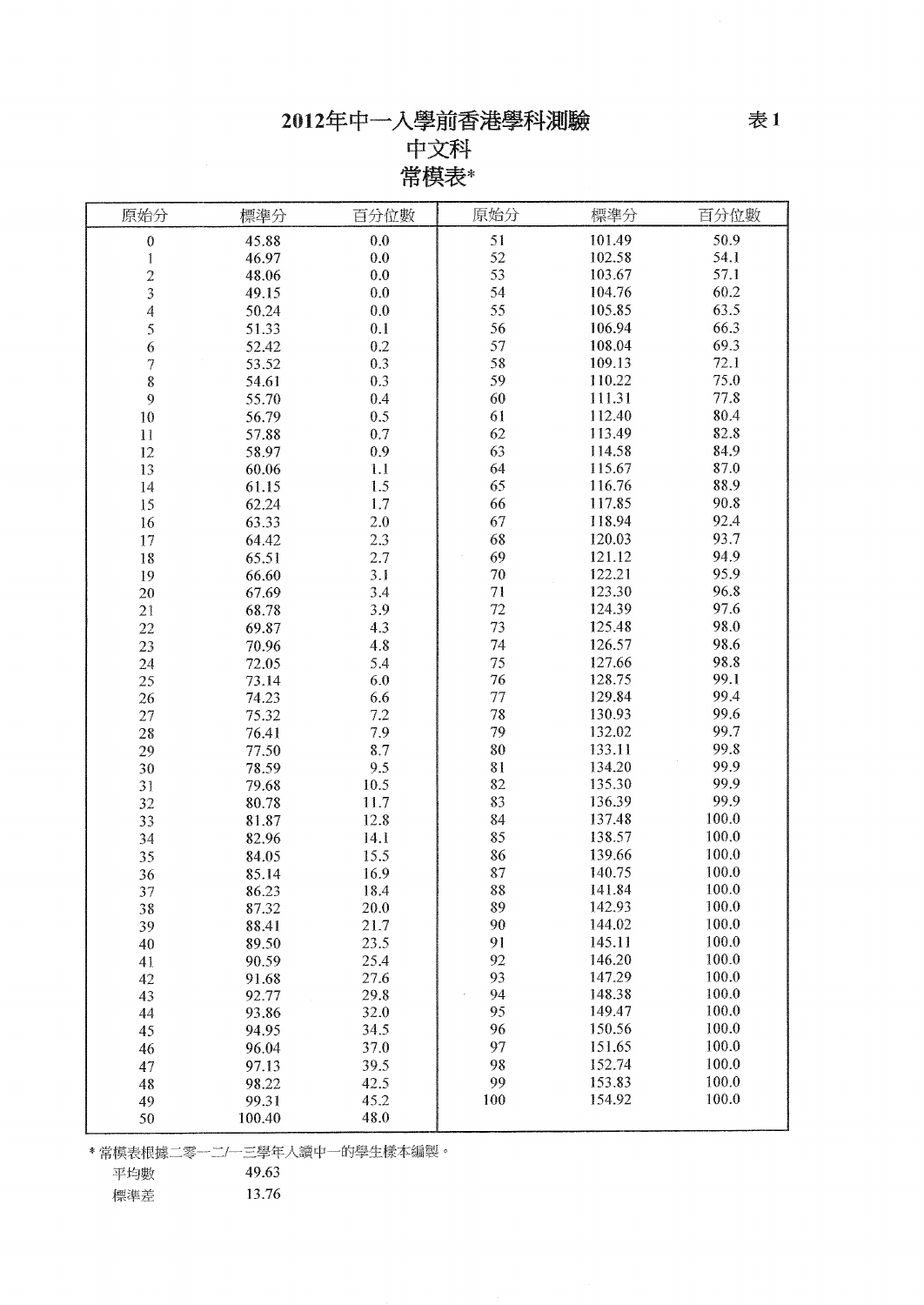# 2012年中一入學前香港學科測驗 中文科 按語文能力劃分的常模表\*

|      | 原始分                                                                                            | 標準分              | 百分位數         |         | 原始分              | 標準分             | 百分位數         |
|------|------------------------------------------------------------------------------------------------|------------------|--------------|---------|------------------|-----------------|--------------|
| 聆聽理解 | $\boldsymbol{0}$                                                                               | 54.50            | 0.2          | 篇章理解    | 14               | 106.75          | 69.2         |
|      | $\mathbf{l}$                                                                                   | 58.97            | 0.3          | (續)     | 15               | 110.11          | 76.8         |
|      |                                                                                                | 63.43            | 1.5          |         | 16               | 113.47          | 83.9         |
|      | $\frac{2}{3}$                                                                                  | 67.90            | 2.3          |         | 17               | 116.83          | 89.4         |
|      | $\overline{4}$                                                                                 | 72.37            | 5.4          |         | 18               | 120.19          | 93.6         |
|      | 5                                                                                              | 76.84            | $8.8\,$      |         | 19               | 123.55          | 96.5         |
|      | 6                                                                                              | 81.31            | 13.8         |         | 20               | 126.91          | 98.3         |
|      | $\boldsymbol{7}$                                                                               | 85.77            | 22.3         |         | 21               | 130.26          | 99.3         |
|      | 8                                                                                              | 90.24            | 29.0         |         | 22               | 133.62          | 99.8         |
|      | 9                                                                                              | 94.71            | 43.0         |         | 23               | 136.98          | 99.9         |
|      | $10\,$                                                                                         | 99.18            | 50.5         |         | 24               | 140.34          | 100.0        |
|      | 11                                                                                             | 103.64           | 66.1         |         | 25               | 143.70          | 100.0        |
|      | 12                                                                                             | 108.11           | 72.7         |         | 26               | 147.06          | 100.0        |
|      | 13                                                                                             | 112.58           | 84.5         |         |                  |                 |              |
|      | $\mathbf{14}$                                                                                  | 117.05           | 89.3         | 短文寫作(一) | $\boldsymbol{0}$ | 58.81           | 3.4          |
|      | 15                                                                                             | 121.51           | 95.3         |         | $\mathbf{l}$     | 64.56           | 4.3          |
|      | 16                                                                                             | 125.98           | 97.6         |         |                  | 70.31           | 5.5          |
|      | 17                                                                                             | 130.45           | 99.2         |         | $\frac{2}{3}$    | 76.06           | 8.5          |
|      | 18                                                                                             | 134.92           | 99.8         |         | $\overline{4}$   | 81.81           | 13.7         |
|      | 19                                                                                             | 139.38           | 100.0        |         | 5                | 87.56           | 22.3         |
|      | $20\,$                                                                                         | 143.85           | 100.0        |         | 6                | 93.31           | 34.8         |
|      |                                                                                                |                  |              |         | 7                | 99.06           | 51.8         |
| 詞義辨析 | $\boldsymbol{0}$                                                                               | 79.39            | 26.5         |         | 8                | 104.81          | 67.6         |
|      | 1                                                                                              | 100.66           | 76.7         |         | 9                | 110.56          | 82.2         |
|      | $\overline{c}$                                                                                 | 121.94           | 100.0        |         | 10               | 116.31          | 92.8         |
|      |                                                                                                |                  |              |         | 11               | 122.06          | 97.3         |
| 以詞代意 | $\pmb{0}$                                                                                      | 76.21            | 20.4         |         | 12               | 127.81          | 99.6         |
|      | 1                                                                                              | 96.29            | 61.2         |         | 13               | 133.56          | 100.0        |
|      | $\overline{c}$                                                                                 | 116.37           | 100.0        |         | 14               | 139.31          | 100.0        |
|      |                                                                                                |                  |              |         |                  |                 |              |
| 句義辨析 | $\boldsymbol{0}$                                                                               | 66.26            | 4.0          | 短文寫作(二) | $\boldsymbol{0}$ | 66.57           | 5.1          |
|      | 1                                                                                              | 80.37            | 20.7         |         | $\mathbf{1}$     | 69.62           | 6.5          |
|      | $\frac{2}{3}$                                                                                  | 94.48            | 52.0         |         | $\frac{2}{3}$    | 72.67           | 7.9          |
|      |                                                                                                | 108.58           | 84.1         |         |                  | 75.71           | 10.2         |
|      | $\overline{4}$                                                                                 | 122.69           | 100.0        |         | 4                | 78.76           | 12.9         |
|      |                                                                                                |                  |              |         | 5                | 81.81           | 15.7         |
| 段義理解 | $\bf{0}$                                                                                       | 66.24            | 4.2          |         | 6                | 84.86           | 18.5         |
|      | 1                                                                                              | 73.30            | 4.2          |         | 7                | 87.90           | 21.8         |
|      | $\overline{c}$                                                                                 | 80.36            | 20.5         |         | 8                | 90.95           | 25.8         |
|      | 3                                                                                              | 87.43            | 20.5         |         | $\boldsymbol{9}$ | 94.00           | 31.4         |
|      | $\overline{4}$                                                                                 | 94.49            | 51.8         |         | 10               | 97.05<br>100.10 | 38.9<br>47.4 |
|      | 5                                                                                              | 101.56           | 51.8         |         | 11<br>12         | 103.14          | 57.3         |
|      | 6                                                                                              | 108.62           | 84.5<br>84.5 |         | 13               | 106.19          | 67.7         |
|      | $\boldsymbol{7}$<br>8                                                                          | 115.69<br>122.75 | 100.0        |         | 14               | 109.24          | 77.3         |
|      |                                                                                                |                  |              |         | 15               | 112.29          | 84.0         |
| 篇章理解 | $\bf{0}$                                                                                       | 59.73            | 0.6          |         | 16               | 115.33          | 89.7         |
|      | $\mathbf{1}% _{i}\left  \mathbf{1}\right\rangle =\mathbf{1}_{i}\left  \mathbf{1}\right\rangle$ | 63.08            | 0.7          |         | 17               | 118.38          | 93.6         |
|      | $\overline{c}$                                                                                 | 66.44            | 2.3          |         | 18               | 121.43          | 95.7         |
|      | $\overline{\mathbf{3}}$                                                                        | 69.80            | 3.5          |         | 19               | 124.48          | 97.7         |
|      | 4                                                                                              | 73.16            | 5.9          |         | 20               | 127.52          | 98.8         |
|      | 5                                                                                              | 76.52            | 8.6          |         | 21               | 130.57          | 99.5         |
|      | 6                                                                                              | 79.88            | 12.3         |         | 22               | 133.62          | 99.8         |
|      | $\overline{7}$                                                                                 | 83.24            | 16.6         |         | 23               | 136.67          | 100.0        |
|      | 8                                                                                              | 86.60            | 22.0         |         | 24               | 139.72          | 100.0        |
|      | 9                                                                                              | 89.96            | 28.6         |         |                  |                 |              |
|      | 10                                                                                             | 93.32            | 36.1         |         |                  |                 |              |
|      | 11                                                                                             | 96.67            | 44.1         |         |                  |                 |              |
|      | 12                                                                                             | 100.03           | 52.3         |         |                  |                 |              |
|      | 13                                                                                             | 103.39           | 60.7         |         |                  |                 |              |
|      |                                                                                                |                  |              |         |                  |                 |              |
|      |                                                                                                |                  |              |         |                  |                 |              |
|      |                                                                                                |                  |              |         |                  |                 |              |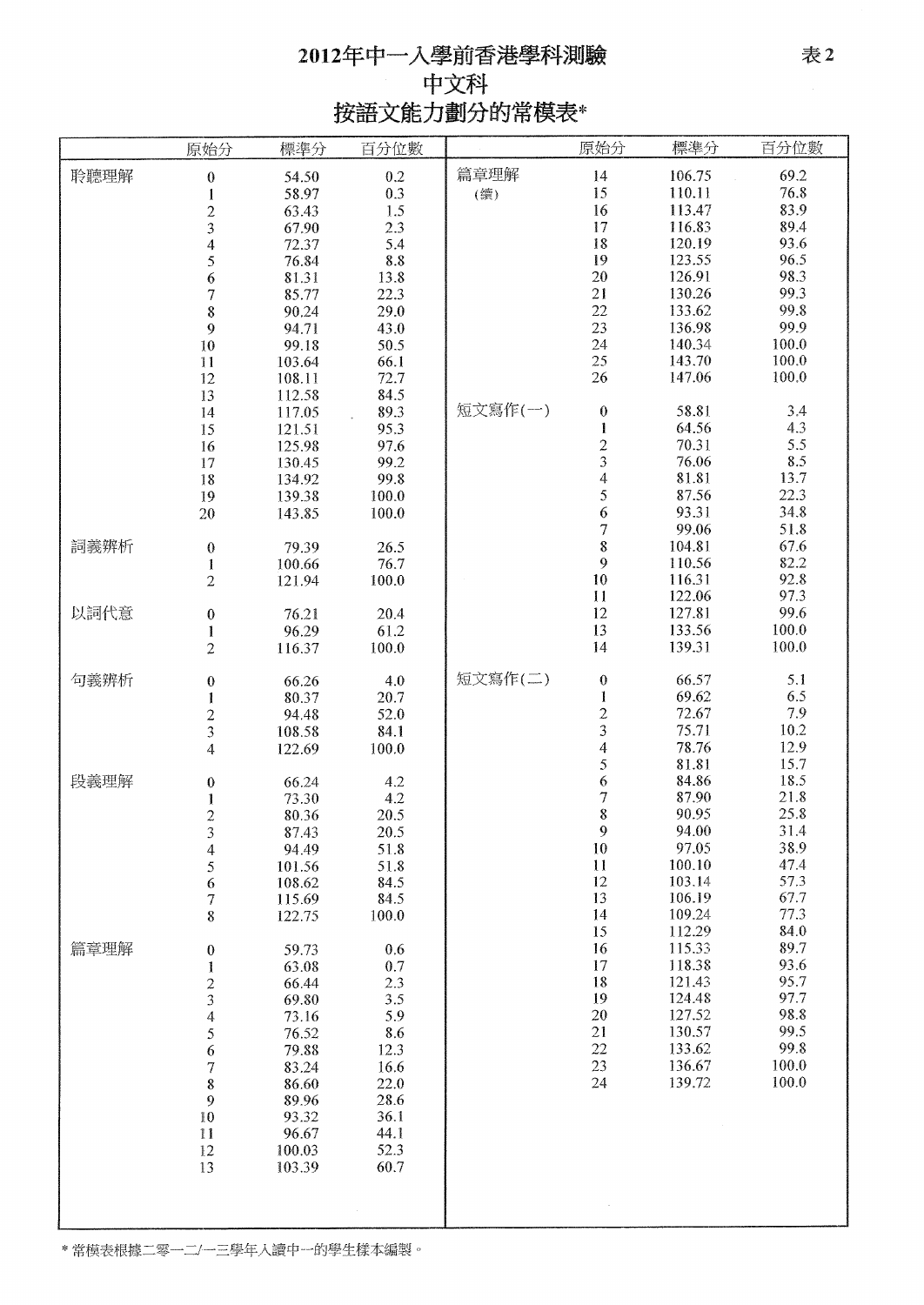Table 1

# Pre-Secondary One Hong Kong Attainment Test 2012 English Norm Table\*

| Raw                      | Standardized   |                  | Raw      | Standardized     |              |
|--------------------------|----------------|------------------|----------|------------------|--------------|
| Score                    | Score          | Percentile       | Score    | Score            | Percentile   |
| $\mathbf{0}$             | 67.78          | 0.0              | 51       | 101.02           | 52.5         |
| 1                        | 68.43          | 0.0              | 52       | 101.67           | 53.6         |
| $\overline{c}$           | 69.08          | 0.0              | 53       | 102.32           | 54.8         |
| $\overline{\mathbf{3}}$  | 69.73          | 0.1              | 54       | 102.98           | 56.0         |
| 4                        | 70.38          | 0.1              | 55       | 103.63           | 57.3         |
| 5                        | 71.04          | 0.2              | 56       | 104.28           | 58.5         |
| 6                        | 71.69          | 0.3              | 57       | 104.93           | 59.7         |
| $\overline{\mathcal{I}}$ | 72.34          | 0.5              | 58       | 105.58           | 61.0         |
| 8                        | 72.99          | 0.8              | 59       | 106.23           | 62.3         |
| 9                        | 73.64          | 1.1              | 60       | 106.89           | 63.6         |
| 10                       | 74.30          | 1.5              | 61       | 107.54           | 65.0         |
| 11                       | 74.95          | 2.1              | 62       | 108.19           | 66.2         |
| 12                       | 75.60          | 2.7              | 63       | 108.84           | 67.5         |
| 13                       | 76.25          | 3.8              | 64       | 109.49           | 68.7         |
|                          |                |                  | 65       | 110.15           | $70.0\,$     |
| 14                       | 76.90          | 4.7<br>5.9       | 66       | 110.80           | 71.4         |
| 15                       | 77.55          |                  | 67       |                  | 72.6         |
| 16                       | 78.21          | 7.0              |          | 111.45           |              |
| 17                       | 78.86          | 8.3              | 68       | 112.10           | 74.0         |
| 18                       | 79.51          | 9.8              | 69       | 112.75           | 75.4         |
| 19                       | 80.16          | 11.2             | 70       | 113.40           | 76.8         |
| 20                       | 80.81          | 12.7             | 71       | 114.06           | 78.1         |
| 21                       | 81.47          | 14.0             | 72       | 114.71           | 79.6         |
| 22                       | 82.12          | 15.6             | 73       | 115.36           | 81.0         |
| 23                       | 82.77          | 17.1             | 74       | 116.01           | 82.2         |
| 24                       | 83.42          | 18.5             | 75       | 116.66           | 83.5         |
| 25                       | 84.07          | 20.1             | 76       | 117.32           | 84.8         |
| 26                       | 84.72          | 21.5             | 77       | 117.97           | 86.1         |
| 27                       | 85.38          | 23.0             | 78<br>79 | 118.62           | 87.3<br>88.6 |
| 28                       | 86.03          | 24.4             |          | 119.27           | 89.8         |
| 29                       | 86.68          | 25.7             | 80       | 119.92<br>120.57 | 91.1         |
| 30                       | 87.33          | 27.1             | 81       |                  | 92.2         |
| 31                       | 87.98          | 28.4             | 82       | 121.23<br>121.88 | 93.2         |
| 32                       | 88.64          | 29.8             | 83       | 122.53           | 94.3         |
| 33                       | 89.29          | $31.0\,$<br>32.2 | 84<br>85 | 123.18           | 95.3         |
| 34                       | 89.94          |                  |          |                  |              |
| 35                       | 90.59          | 33.5             | 86<br>87 | 123.83<br>124.49 | 96.0<br>96.8 |
| 36                       | 91.24          | 34.7<br>35.9     | 88       | 125.14           | 97.4         |
| 37                       | 91.89<br>92.55 | 37.1             | 89       | 125.79           | 98.0         |
| 38<br>39                 | 93.20          | 38.2             | 90       | 126.44           | 98.5         |
|                          | 93.85          | 39.3             | 91       | 127.09           | 98.9         |
| 40<br>41                 | 94.50          | 40.6             | 92       | 127.74           | 99.2         |
|                          | 95.15          | 41.7             | 93       | 128.40           | 99.5         |
| 42                       | 95.81          | 42.9             | 94       | 129.05           | 99.7         |
| 43<br>44                 | 96.46          | 44.1             | 95       | 129.70           | 99.8         |
| 45                       | 97.11          | 45.3             | 96       | 130.35           | 99.9         |
| 46                       | 97.76          | 46.5             | 97       | 131.00           | 99.9         |
| 47                       | 98.41          | 47.7             | 98       | 131.66           | 100.0        |
| 48                       | 99.06          | 49.0             | 99       | 132.31           | 100.0        |
| 49                       | 99.72          | 50.2             | 100      | 132.96           | 100.0        |
| 50                       | 100.37         | 51.3             |          |                  |              |
|                          |                |                  |          |                  |              |

\* Sample for construction of this norm table was collected from S1 entrants of the 2012/13 school year.

49.43 Mean

23.01 S.D.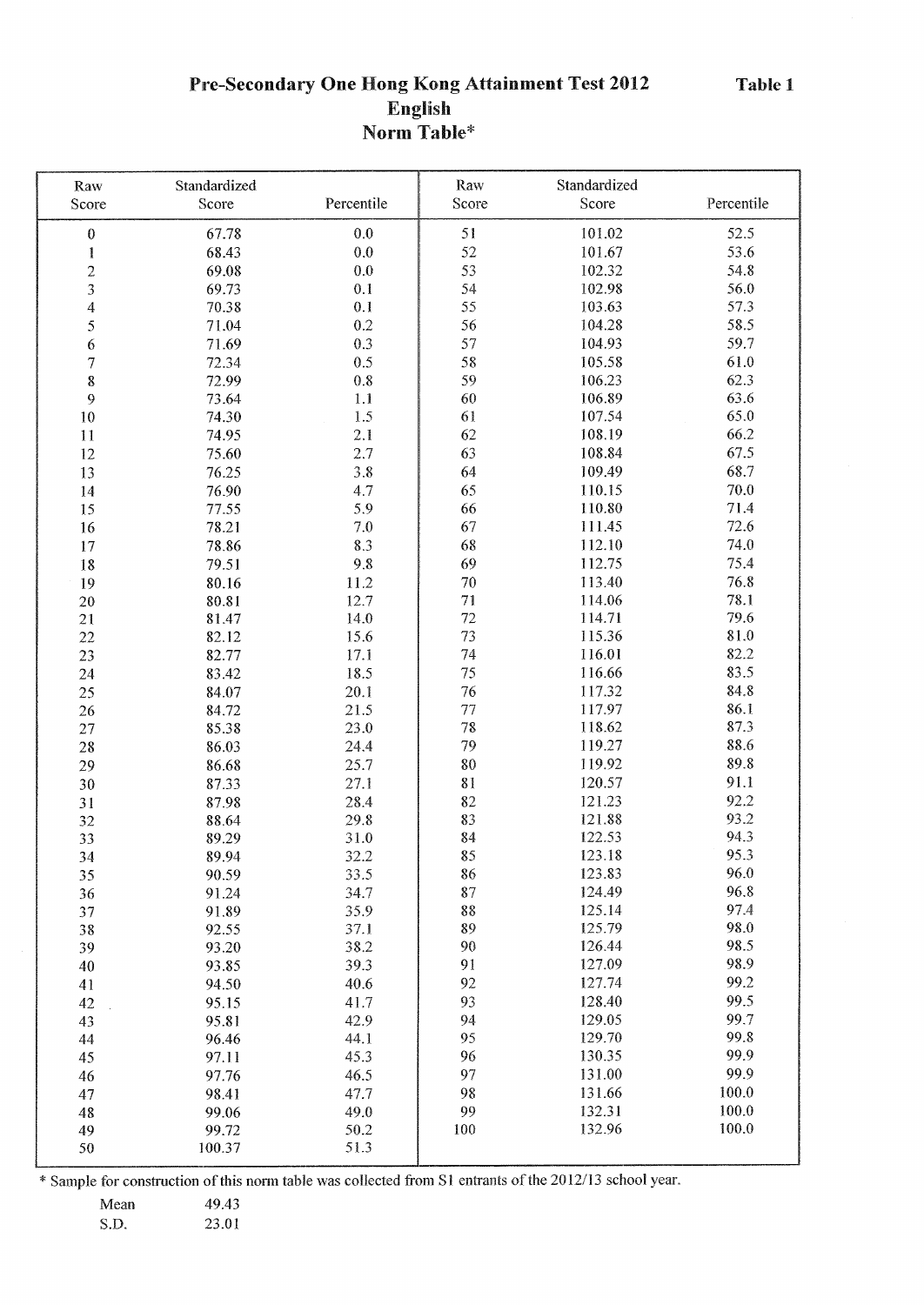# Pre-Secondary One Hong Kong Attainment Test 2012 English Norm Table by Testing Area\*

| Raw                      | Standardized     |            | Raw                     | Standardized   |            |
|--------------------------|------------------|------------|-------------------------|----------------|------------|
| Score                    | Score            | Percentile | Score                   | Score          | Percentile |
|                          | <b>Listening</b> |            |                         |                |            |
| $\pmb{0}$                | 69.92            | 0.4        | 19                      | 98.98          | 52.6       |
| 1                        | 71.61            | 0.9        | $20\,$                  | 100.50         | 55.3       |
| $\overline{c}$           | 73.30            | 2.2        | 21                      | 102.02         | 57.6       |
| $\overline{\mathbf{3}}$  | 74.98            | 3.9        | 22                      | 103.54         | 60.1       |
| $\boldsymbol{4}$         | 76.67            | 6.6        | 23                      | 105.06         | 62.7       |
| 5                        | 78.36            | 9.5        | 24                      | 106.58         | 65.0       |
| 6                        | 80.05            | 13.3       | 25                      | 108.10         | 67.6       |
| $\overline{7}$           | 81.74            | 16.8       | 26                      | 109.62         | 69.9       |
| 8                        | 83.42            | 20.3       | 27                      | 111.14         | 72.8       |
| 9                        | 85.11            | 23,9       | 28                      | 112.66         | 75.0       |
| 10                       | 86.80            | 27.3       | 29                      | 114.18         | 78.3       |
| 11                       | 88.49            | 30.5       | 30                      | 115.70         | 80.5       |
| 12                       | 90.17            | 33.4       | 31                      | 117.22         | 83.7       |
| 13                       | 91.86            | 36.3       | 32                      | 118.74         | 86.2       |
| 14                       | 93.55            | 39.0       | 33                      | 120.26         | 89.2       |
| 15                       | 95.24            | 41.5       | 34                      | 121.78         | 91.8       |
| 16                       | 96.92            | 44.5       | 35                      | 123.30         | 94.1       |
| 17                       | 98.61            | 47.2       | 36                      | 124.82         | 96.9       |
| 18                       | 100.30           | 50.4       | 37                      | 126.34         | 98.1       |
| 19                       | 101.99           | 53.2       | 38                      | 127.86         | 100.0      |
| 20                       | 103.68           | 56.5       |                         |                |            |
| 21                       | 105.36           | 59.4       |                         | <b>Writing</b> |            |
| 22                       | 107.05           | 63.5       | $\boldsymbol{0}$        | 71.00          | 6.5        |
| 23                       | 108.74           | 66.5       | $\mathbf{l}$            | 73.43          | 7.9        |
| 24                       | 110.43           | 70.7       | $\overline{c}$          | 75.86          | 9.9        |
| 25                       | 112.11           | 73.5       | $\overline{\mathbf{3}}$ | 78.29          | 11.3       |
| 26                       | 113.80           | 78.6       | $\frac{4}{3}$           | 80.71          | 13.5       |
| 27                       | 115.49           | 81.4       | 5                       | 83.14          | 16.6       |
| 28                       | 117.18           | 87.3       | 6                       | 85.57          | 20.1       |
| 29                       | 118.87           | 89.1       | $\boldsymbol{7}$        | 88.00          | 23.3       |
| 30                       | 120.55           | 94.7       | 8                       | 90.43          | 27.0       |
| 31                       | 122.24           | 95.7       | 9                       | 92.86          | 33.4       |
| 32                       | 123.93           | 100.0      | $10\,$                  | 95.28          | 39.4       |
|                          |                  |            | $\mathbf{11}$           | 97.71          | 43.1       |
|                          | <b>Reading</b>   |            | 12                      | 100.14         | 49.1       |
| $\boldsymbol{0}$         | 70.10            | 0.2        | 13                      | 102.57         | 56.9       |
| 1                        | 71.62            | 0.3        | 14                      | 105.00         | 64.2       |
| $\overline{\mathbf{c}}$  | 73.14            | 0.6        | 15                      | 107.43         | 71.3       |
| 3                        | 74.66            | 1.4        | 16                      | 109.86         | 76.6       |
| 4                        | 76.18            | 2.6        | 17                      | 112.28         | 81.4       |
| 5                        | 77.70            | 4.7        | 18                      | 114.71         | 86.3       |
| 6                        | 79.22            | 7.1        | 19                      | 117.14         | 90.0       |
| $\overline{\mathcal{I}}$ | 80.74            | 10.5       | 20                      | 119.57         | 93.1       |
| 8                        | 82.26            | 14.0       | 21                      | 122.00         | 95.0       |
| 9                        | 83.78            | 18.3       | 22                      | 124.43         | 96.4       |
| 10                       | 85.30            | 22.3       | 23                      | 126.85         | 97.5       |
| 11                       | 86.82            | 26.6       | 24                      | 129.28         | 98.3       |
| 12                       | 88.34            | 30.8       | 25                      | 131.71         | 98.9       |
| 13                       | 89.86            | 34.4       | 26                      | 134.14         | 99.4       |
| 14                       | 91.38            | 38.3       | 27                      | 136.57         | 99.6       |
| 15                       | 92.90            | 41.3       | 28                      | 139.00         | 99.8       |
| 16                       | 94.42            | 44.6       | 29                      | 141.43         | 100.0      |
| 17                       | 95.94            | 47.2       | 30                      | 143.85         | 100.0      |
| 18                       | 97.46            | 50.2       |                         |                |            |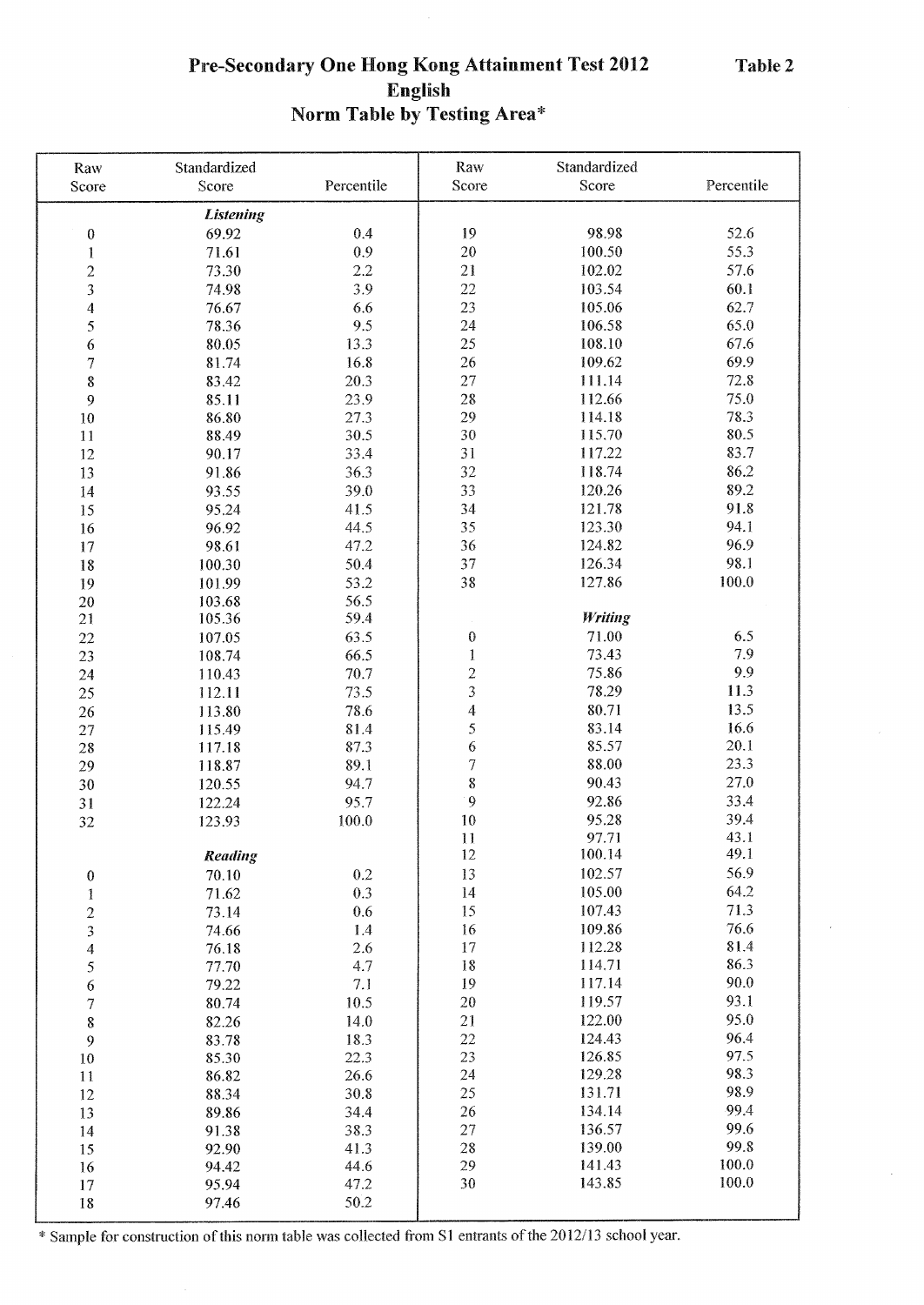# 2012年中一入學前香港學科測驗 Pre-Secondary One Hong Kong Attainment Test 2012<br>數學科 **Mathematics** 常模表\*<br>Norm Table\*

| 原始分            | 標準分                       | 百分位數       | 原始分       | 標準分                       | 百分位數       |
|----------------|---------------------------|------------|-----------|---------------------------|------------|
| Raw Score      | <b>Standardized Score</b> | Percentile | Raw Score | <b>Standardized Score</b> | Percentile |
|                | 59.65                     | 0.1        | 51        | 93.96                     | 34.6       |
| $\pmb{0}$<br>1 | 60.32                     | 0.1        | 52        | 94.63                     | 35.9       |
| $\overline{c}$ | 60.99                     | 0.1        | 53        | 95.30                     | 37.0       |
| 3              | 61.67                     | 0.1        | 54        | 95.98                     | 38.4       |
| 4              | 62.34                     | 0.2        | 55        | 96.65                     | 39.8       |
| 5              | 63.01                     | $0.2\,$    | 56        | 97.32                     | 41.3       |
| 6              | 63.68                     | 0.2        | 57        | 98.00                     | 42.6       |
| 7              | 64.36                     | 0.3        | 58        | 98.67                     | 43.9       |
| 8              | 65.03                     | 0.4        | 59        | 99.34                     | 45,2       |
| 9              | 65.70                     | 0.5        | 60        | 100.01                    | 46.7       |
| $10\,$         | 66.38                     | 0.7        | 61        | 100.69                    | 48.3       |
|                |                           | 0.9        | 62        | 101.36                    | 49.7       |
| 11             | 67.05                     | 1.2        | 63        | 102.03                    | 51.2       |
| 12             | 67.72                     |            |           |                           | 52.8       |
| 13             | 68.39                     | 1.4<br>1.9 | 64        | 102.70                    | 54.4       |
| 14             | 69.07                     |            | 65        | 103.38                    |            |
| 15             | 69.74                     | 2.2        | 66        | 104.05                    | 56.0       |
| 16             | 70.41                     | 2.8        | 67        | 104.72                    | 57.5       |
| 17             | 71.08                     | 3.4        | 68        | 105.40                    | 58.9       |
| 18             | 71.76                     | 4.0        | 69        | 106.07                    | 60.5       |
| 19             | 72.43                     | 4.6        | 70        | 106.74                    | 62.1       |
| $20\,$         | 73.10                     | 5.3        | 71        | 107.41                    | 63.7       |
| 21             | 73.78                     | 6.0        | 72        | 108.09                    | 65.4       |
| 22             | 74.45                     | 6.7        | 73        | 108.76                    | 67.1       |
| 23             | 75.12                     | 7.4        | 74        | 109.43                    | 68.8       |
| 24             | 75.79                     | 8.0        | 75        | 110.10                    | 70.4       |
| 25             | 76.47                     | $8.8\,$    | 76        | 110.78                    | 72.1       |
| 26             | 77.14                     | 9.6        | 77        | 111.45                    | 73.6       |
| 27             | 77.81                     | 10.2       | 78        | 112.12                    | 75.3       |
| 28             | 78.49                     | 11.1       | 79        | 112.80                    | 76.9       |
| 29             | 79.16                     | 11.8       | 80        | 113.47                    | 78.4       |
| 30             | 79.83                     | 12.7       | 81        | 114.14                    | 80.0       |
| 31             | 80.50                     | 13.5       | 82        | 114.81                    | 81.7       |
| 32             | 81.18                     | 14.5       | 83        | 115.49                    | 83.2       |
| 33             | 81.85                     | 15.4       | 84        | 116.16                    | 85.0       |
| 34             | 82.52                     | 16.3       | 85        | 116.83                    | 86.5       |
| 35             | 83.19                     | 17.1       | 86        | 117.51                    | 88.1       |
| 36             | 83.87                     | 18.1       | 87        | 118.18                    | 89.5       |
| 37             | 84.54                     | 19.0       | 88        | 118.85                    | 91.1       |
| 38             | 85.21                     | 20.1       | 89        | 119.52                    | 92.2       |
| 39             | 85.89                     | 21.0       | 90        | 120.20                    | 93.6       |
| 40             | 86.56                     | 21.9       | 91        | 120.87                    | 94.7       |
| 41             | 87.23                     | 22.9       | 92        | 121.54                    | 95.9       |
| 42             | 87.90                     | 23.9       | 93        | 122.21                    | 96.8       |
| 43             | 88.58                     | 25.1       | 94        | 122.89                    | 97.8       |
| 44             | 89.25                     | 26.3       | 95        | 123.56                    | 98.4       |
| 45             | 89.92                     | 27.5       | 96        | 124.23                    | 99.0       |
| 46             | 90.59                     | 28.7       | 97        | 124.91                    | 99.4       |
| 47             | 91.27                     | 30.0       | 98        | 125.58                    | 99.7       |
| 48             | 91.94                     | 31.1       | 99        | 126.25                    | 99.9       |
| 49             | 92.61                     | 32.3       | 100       | 126.92                    | 100.0      |
| 50             | 93.29                     | 33.4       |           |                           |            |

\* 常模表根據二零一二/一三學年入讀中一的學生樣本編製。<br>\* Sample for construction of this norm table was collected from S1 entrants of the 2012/13 school year. 59.98

平均數 Mean

標準差 22.30 S.D.

表1 Table 1

 $\bar{z}$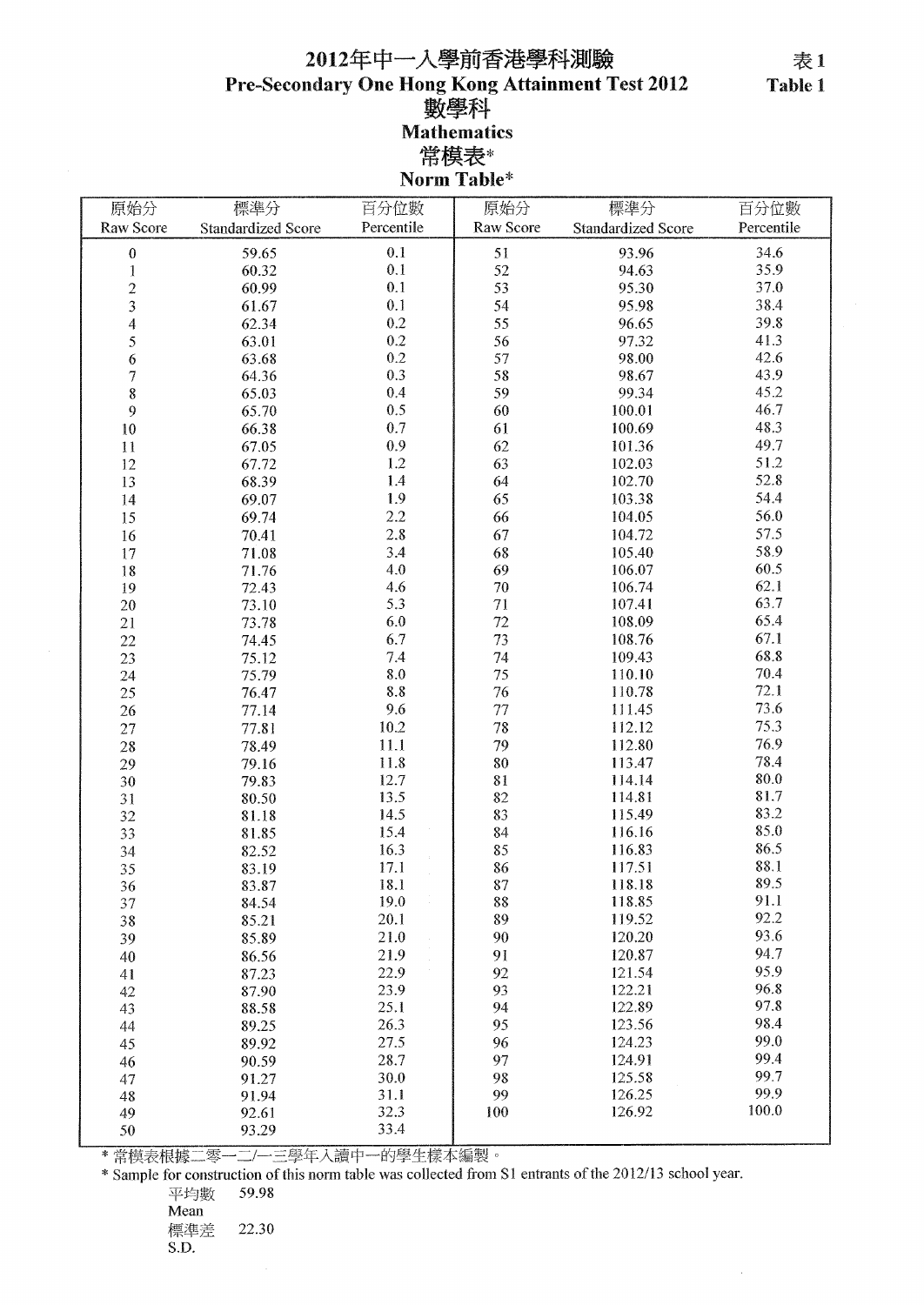# 2012年中一入學前香港學科測驗 Pre-Secondary One Hong Kong Attainment Test 2012 數學科 **Mathematics** 按學習範疇劃分的常模表\*<br>Norm Table by Learning Dimension\*

| 學習範疇               | 原始分              | 標準分          | 百分位數       | 學習範疇                   | 原始分                      | 標準分          | 百分位數       |
|--------------------|------------------|--------------|------------|------------------------|--------------------------|--------------|------------|
|                    | Raw              | Standardized |            |                        | Raw                      | Standardized |            |
| Learning Dimension | Score            | Score        | Percentile | Learning Dimension     | Score                    | Score        | Percentile |
|                    |                  |              |            |                        |                          | 87.41        | 20.2       |
| 數                  | $\pmb{0}$        | 62.24        | 0.1<br>0.2 | 圖形與空間                  | 7<br>8                   | 91.87        | 35.2       |
| Number             | 1                | 63.65        |            | (續)<br>Shape and Space | 9                        | 96.33        | 35.2       |
|                    | $\overline{c}$   | 65.07        | 0.6        |                        |                          |              |            |
|                    | 3                | 66.49        | $1.0$      | (cont'd)               | 10                       | 100.78       | 56.6       |
|                    | 4                | 67.91        | 1.9        |                        | 11                       | 105.24       | 56.6       |
|                    | 5                | 69.32        | 2.6        |                        | 12                       | 109.70       | 81.4       |
|                    | 6                | 70.74        | 3.6        |                        | 13                       | 114.16       | 81.4       |
|                    | $\boldsymbol{7}$ | 72.16        | 4.6        |                        | 14                       | 118.62       | 100.0      |
|                    | 8                | 73.57        | 6.0        |                        |                          |              |            |
|                    | 9                | 74.99        | 7.4        | 度量                     | $\boldsymbol{0}$         | 68.16        | 1.6        |
|                    | 10               | 76.41        | 9.1        | Measures               | 1                        | 70.56        | $1.8\,$    |
|                    | $11\,$           | 77.83        | 10.7       |                        | $\overline{c}$           | 72.96        | 5.9        |
|                    | 12               | 79.24        | 12.4       |                        | $\overline{\mathbf{3}}$  | 75.36        | 6.6        |
|                    | 13               | 80.66        | 14.1       |                        | 4                        | 77.76        | 12.4       |
|                    | 14               | 82.08        | 15.9       |                        | 5                        | 80.16        | 14.1       |
|                    | 15               | 83.49        | 17.7       |                        | 6                        | 82.56        | 19.9       |
|                    | 16               | 84.91        | 19.6       |                        | $\overline{\mathcal{U}}$ | 84.97        | 22.1       |
|                    | 17               | 86.33        | 21.6       |                        | 8                        | 87.37        | 27.3       |
|                    | 18               | 87.75        | 23.8       |                        | 9                        | 89.77        | 29.9       |
|                    | 19               | 89.16        | 26.3       |                        | 10                       | 92.17        | 34.7       |
|                    | 20               | 90.58        | 28.8       |                        | $\mathbf{11}$            | 94.57        | 38.0       |
|                    | 21               | 92.00        | 31.3       |                        | 12                       | 96.97        | 43.4       |
|                    | 22               | 93.42        | 33.9       |                        | 13                       | 99.37        | 46.8       |
|                    | 23               | 94.83        | 36.5       |                        | 14                       | 101.77       | 52.0       |
|                    |                  | 96.25        | 39.6       |                        | 15                       | 104.17       | 55.7       |
|                    | 24               | 97.67        | 42.6       |                        | 16                       | 106.57       | 62.4       |
|                    | 25               | 99.08        | 46.0       |                        | 17                       | 108.97       | 66.3       |
|                    | 26               |              |            |                        | 18                       | 111.37       | 74.9       |
|                    | 27               | 100.50       | 49.1       |                        | 19                       | 113.77       | 78.7       |
|                    | 28               | 101.92       | 52.6       |                        |                          |              |            |
|                    | 29               | 103.34       | 55.8       |                        | 20                       | 116.17       | 88.5       |
|                    | 30               | 104.75       | 59.2       |                        | 21                       | 118.57       | 90.7       |
|                    | 31               | 106.17       | 62.6       |                        | 22                       | 120.97       | 100.0      |
|                    | 32               | 107.59       | 66.3       |                        |                          |              |            |
|                    | 33               | 109.00       | 69.3       | 數據處理                   | $\theta$                 | 69.90        | 5.6        |
|                    | 34               | 110.42       | 73.0       | Data Handling          | I                        | 75.13        | 5.6        |
|                    | 35               | 111.84       | 76.1       |                        | $\overline{c}$           | 80.36        | 18.8       |
|                    | 36               | 113.26       | 79.7       |                        | 3                        | 85.59        | 18.8       |
|                    | 37               | 114.67       | 82.7       |                        | 4                        | 90.82        | 39.6       |
|                    | 38               | 116.09       | 86.0       |                        | 5                        | 96.05        | 39.6       |
|                    | 39               | 117.51       | 88.4       |                        | 6                        | 101.28       | 63.9       |
|                    | 40               | 118.92       | 91.4       |                        | $\overline{7}$           | 106.52       | 63.9       |
|                    | 41               | 120.34       | 93.7       |                        | 8                        | 111.75       | 84.3       |
|                    | 42               | 121.76       | 96.0       |                        | 9                        | 116.98       | 84.3       |
|                    | 43               | 123.18       | 97.4       |                        | $10\,$                   | 122.21       | 100.0      |
|                    | 44               | 124.59       | 98.7       |                        |                          |              |            |
|                    | 45               | 126.01       | 99.4       | 代數                     | $\bf{0}$                 | 75.06        | 12.3       |
|                    | 46               | 127.43       | 100.0      | Algebra                | 1                        | 80.61        | 12.3       |
|                    |                  |              |            |                        | $\overline{c}$           | 86.17        | 31.4       |
| 圖形與空間              | $\boldsymbol{0}$ | 56.20        | 1.0        |                        | 3                        | 91.72        | 32.5       |
| Shape and Space    | 1                | 60.65        | 1.0        |                        | 4                        | 97.27        | 56.2       |
|                    | $\boldsymbol{2}$ | 65.11        | 4.0        |                        | 5                        | 102.82       | 58.6       |
|                    | 3                | 69.57        | 4.0        |                        | 6                        | 108.38       | 72.1       |
|                    | 4                | 74.03        | 10.4       |                        | 7                        | 113.93       | 75.4       |
|                    | 5                | 78.49        | 10.4       |                        | 8                        | 119.48       | 100.0      |
|                    | 6                | 82.95        | 20.2       |                        |                          |              |            |
|                    |                  |              |            |                        |                          |              |            |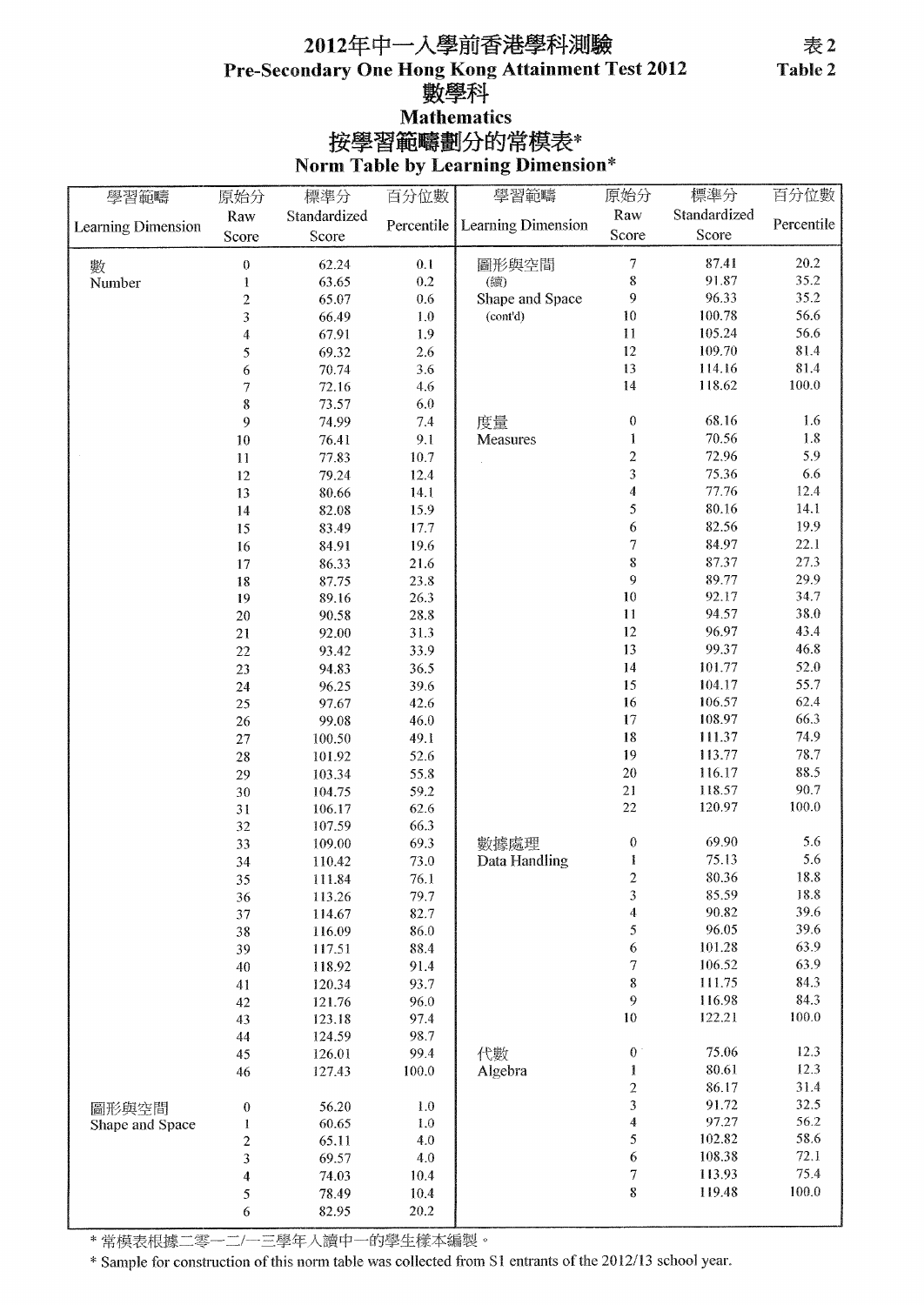# 中一入學前香港學科測驗<br>中文科 2011年轉換至2012年的原始分換算表\*

| 2011<br>中一入學前  | 2012<br>中一入學前  | 2011<br>中一入學前  | 2012<br>中一人學前  |
|----------------|----------------|----------------|----------------|
|                |                | 51.00          | 47.20          |
| 1.00           | 1.00           | 52.00          | 47.83          |
| 2.00           | 2.00           | 53.00          | 49.09          |
| 3.00           | 3.00           | 54.00          | 49.74          |
| 4.00           | 4.00           | 55.00          | 50.65          |
| 5.00           | 5.00           |                | 51.74          |
| 6.00           | 6.00           | 56.00          |                |
| $-7.00$        | 8.00           | 57.00          | 52.82          |
| 8.00           | 8.50           | 58.00          | 53.29          |
| 9.00           | 9.00           | 59.00          | 54.29          |
| 10.00          | 11.50          | 60.00          | 55.30          |
| 11.00          | 11.75          | 61.00          | 56.50          |
| 12.00          | 12.00          | 62.00          | 57.21          |
| 13.00          | 12.50          | 63.00          | 57.74          |
| 14.00          | 13.00          | 64.00          | 58.35          |
| 15.00          | 14.33          | 65.00          | 58.85          |
| 16.00          | 15.00          | 66.00          | 60.21          |
| 17.00          | 15.50          | 67.00          | 60.93          |
| 18.00          | 17.00          | 68.00          | 61.79          |
| 19.00          | 18.00          | 69.00          | 62.89          |
| 20.00          | 18.60          | 70.00          | 63.93          |
| 21.00          | 18.80          | 71.00          | 65.00          |
| 22.00          | 19.80          | 72.00          | 65.69          |
| 23.00          | 21.00          | 73.00          | 67.11          |
| 24.00          | 22.00          | 74.00          | 68.56          |
| 25.00          | 23.63          | 75.00          | 69.43          |
| 26.00          | 24.13          | 76.00          | 70.80          |
| 27.00          | 24.63          | 77.00          | 71.57<br>72.75 |
| 28.00          | 26.00          | 78.00<br>79.00 | 74.40          |
| 29.00          | 27.00          | 80.00          | 74.60          |
| 30.00          | 28.17<br>29.00 | 81.00          | 79.00          |
| 31.00          |                | 82.00          | 79.25          |
| 32.00          | 30.00<br>30.69 | 83.00          | 79.50          |
| 33.00<br>34.00 | 31.27          | 84.00          | 79.75          |
| 35.00          | 33.17          | 85.00          | 80.00          |
| 36.00          | 33.74          | 86.00          | 81.33          |
| 37.00          | 34.53          | 87.00          | 82.67          |
| 38.00          | 35.73          | 88.00          | 84.00          |
| 39.00          | 36.85          | 89.00          | 85.33          |
| 40.00          | 37.67          | 90.00          | 86.67          |
| 41.00          | 38.83          | 91.00          | 88.00          |
| 42.00          | 39.50          | 92.00          | 89.33          |
| 43.00          | 40.14          | 93.00          | 90.67          |
| 44.00          | 40.67          | 94.00          | 92.00          |
| 45.00          | 41.68          | 95.00          | 93.33          |
| 46.00          | 42.65          | 96.00          | 94.67          |
| 47.00          | 43.55          | 97.00          | 96.00          |
| 48.00          | 45.04          | 98.00          | 97.33          |
| 49.00          | 46.00          | 99.00          | 98.67          |
| 50.00          | 46.77          | 100.00         | 100.00         |

————————————————————<br>\* 換算表根據二零一二/一三學年入讀中一的學生樣本編製。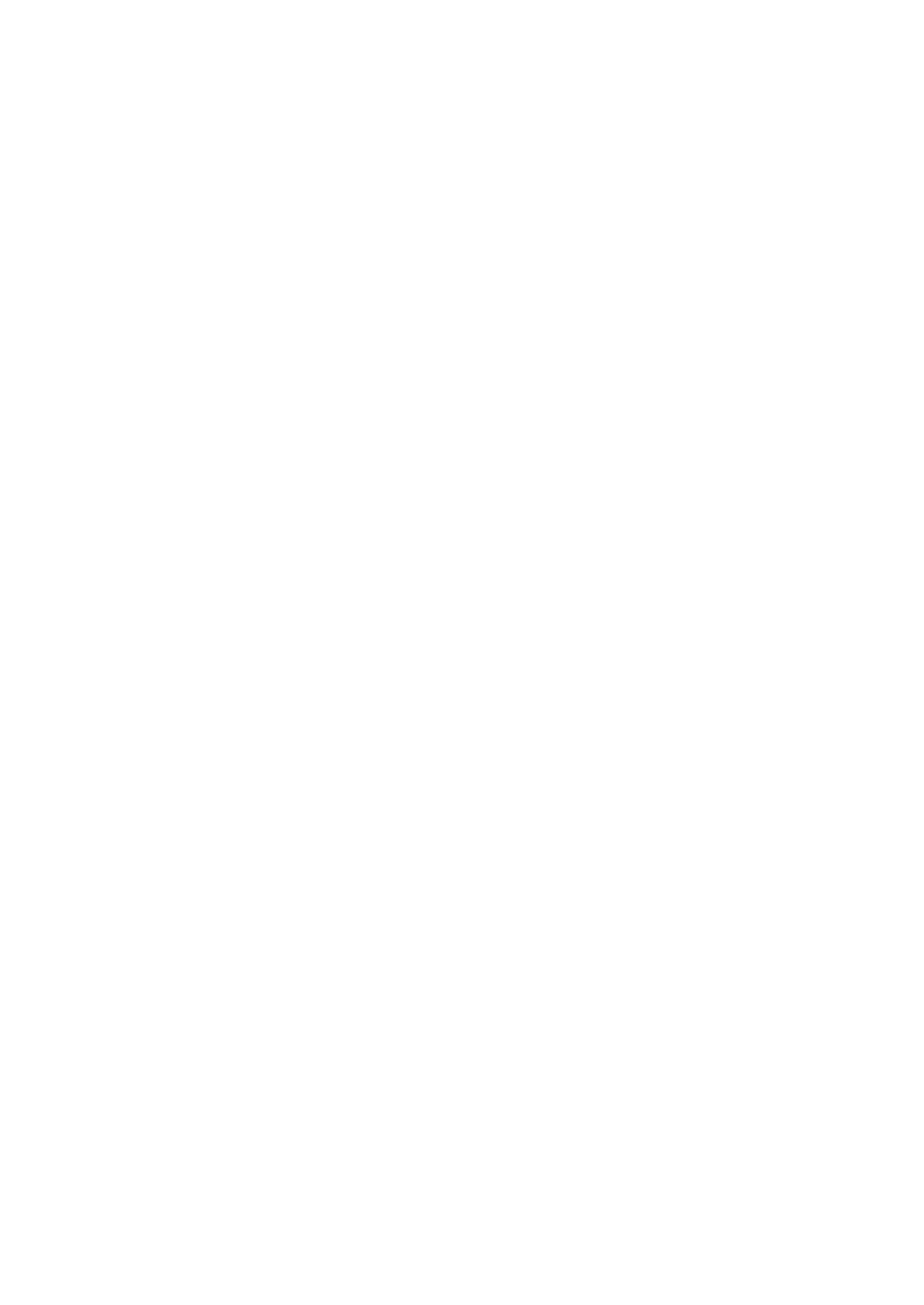## Pre-Secondary One Hong Kong Attainment Test English Conversion Table of Raw Scores from 2011 to 2012\*

| Pre-S1 | Pre-S1 | Pre-S1 | Pre-S1 |
|--------|--------|--------|--------|
| 2011   | 2012   | 2011   | 2012   |
|        |        |        |        |
| 1.00   | 1.20   | 51.00  | 51.00  |
| 2.00   | 2.40   | 52.00  | 52.00  |
| 3.00   | 3.60   | 53.00  | 52.64  |
| 4.00   | 4.80   | 54.00  | 53.13  |
| 5.00   | 5.20   | 55.00  | 53.75  |
| 6.00   | 6.00   | 56.00  | 53.88  |
| 7.00   | 8.00   | 57.00  | 55.33  |
| 8.00   | 9.00   | 58.00  | 55.60  |
| 9.00   | 10.86  | 59.00  | 56.80  |
| 10.00  | 11.70  | 60.00  | 58.00  |
| 11.00  | 12.67  | 61.00  | 59.73  |
| 12.00  | 15.00  | 62.00  | 61.00  |
| 13.00  | 16.00  | 63.00  | 62.13  |
| 14.00  | 16.47  | 64.00  | 63.22  |
| 15.00  | 17.25  | 65.00  | 65.00  |
| 16.00  | 18.60  | 66.00  | 65.82  |
|        |        | 67.00  | 66.71  |
| 17.00  | 20.33  | 68.00  | 68.18  |
| 18.00  | 21.58  | 69.00  | 68.94  |
| 19.00  | 22.33  |        |        |
| 20.00  | 22.80  | 70.00  | 69.35  |
| 21.00  | 23.36  | 71.00  | 69.76  |
| 22.00  | 24.50  | 72.00  | 70.32  |
| 23.00  | 25.63  | 73.00  | 71.09  |
| 24.00  | 26.26  | 74.00  | 72.00  |
| 25.00  | 26.53  | 75.00  | 74.20  |
| 26.00  | 27.58  | 76.00  | 76.21  |
| 27.00  | 28.53  | 77.00  | 76.89  |
| 28.00  | 29.77  | 78.00  | 77.45  |
| 29.00  | 30.59  | 79.00  | 77.80  |
| 30.00  | 31.35  | 80.00  | 78.43  |
| 31.00  | 32.23  | 81.00  | 79.44  |
| 32.00  | 33.55  | 82.00  | 81.25  |
| 33.00  | 34.12  | 83.00  | 82.45  |
| 34.00  | 35.19  | 84.00  | 83.38  |
| 35.00  | 36.00  | 85.00  | 84.46  |
| 36.00  | 36.63  | 86.00  | 85.59  |
| 37.00  | 37.65  | 87.00  | 86.00  |
| 38.00  | 38.43  | 88.00  | 86.18  |
| 39.00  | 39.00  | 89.00  | 87.00  |
| 40.00  | 40.39  | 90.00  | 87.36  |
| 41.00  | 41.57  | 91.00  | 88.30  |
| 42.00  | 42.71  | 92.00  | 89.00  |
| 43.00  | 43.58  | 93.00  | 90.60  |
| 44,00  | 44.45  | 94.00  | 91.25  |
| 45.00  | 45.50  | 95.00  | 92.00  |
| 46.00  | 46.92  | 96.00  | 95.00  |
| 47.00  | 47.70  | 97.00  | 99.00  |
| 48.00  | 48.00  | 98.00  | 99.33  |
| 49.00  | 49.00  | 99.00  | 99.67  |
| 50.00  | 49.67  | 100.00 | 100.00 |
|        |        |        |        |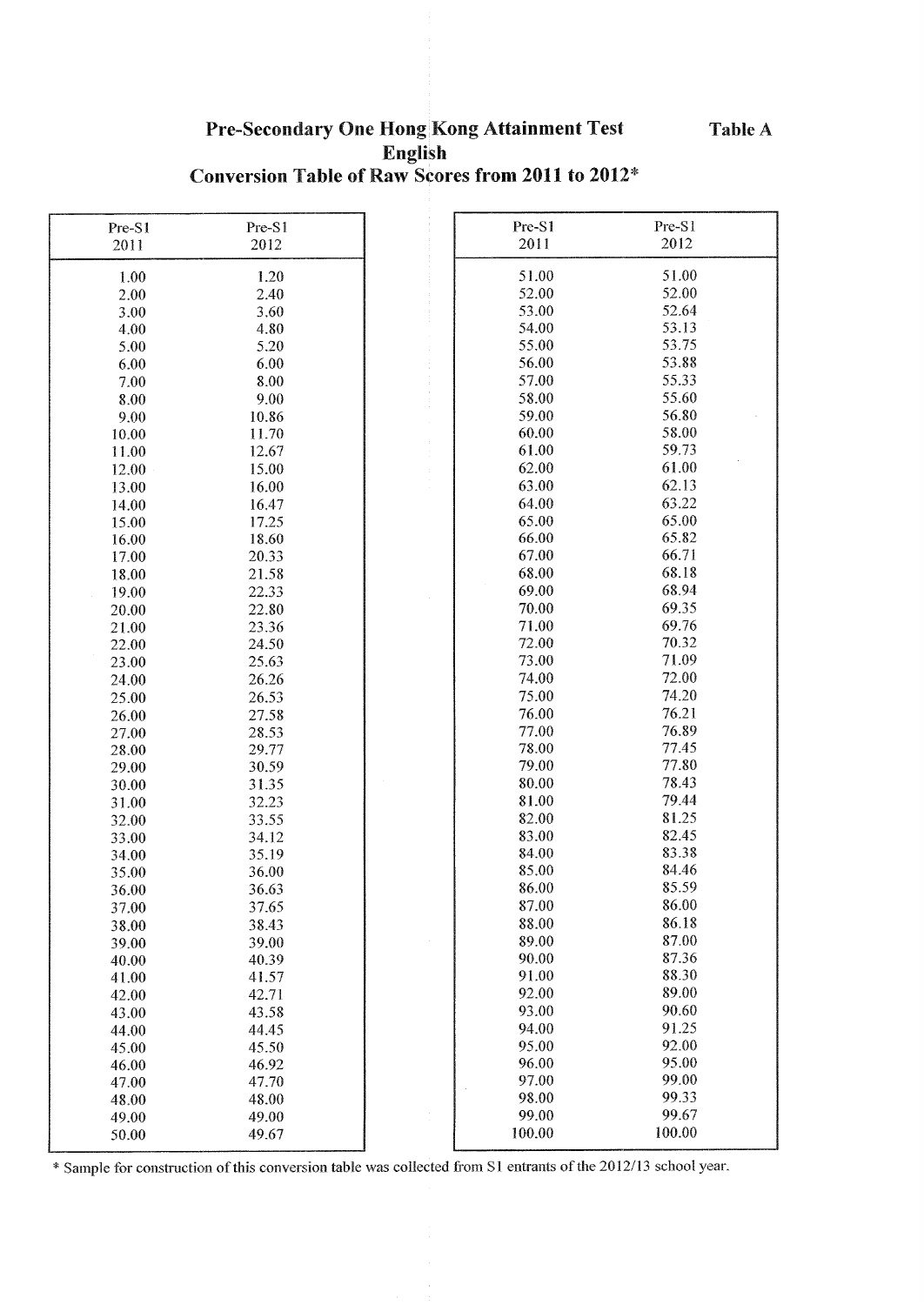## Pre-Secondary One Hong Kong Attainment Test English Conversion Table of Raw Scores from 2012 to 2011\*

| Pre-S1         | Pre-S1         |                  | Pre-S1 | Pre-S1 |
|----------------|----------------|------------------|--------|--------|
| 2012           | 2011           |                  | 2012   | 2011   |
| 1.00           | 0.33           |                  | 51.00  | 51.00  |
| 2.00           | 0.67           |                  | 52.00  | 52.00  |
| 3.00           | 1.00           |                  | 53.00  | 53.67  |
| 4.00           | 1.33           |                  | 54.00  | 56.15  |
| 5.00           | 3.67           |                  | 55.00  | 56.62  |
| 6.00           | 6.00           |                  | 56.00  | 58.43  |
| 7.00           | 6.25           |                  | 57.00  | 59.22  |
| 8.00           | 7.00           |                  | 58.00  | 60.00  |
| 9.00           | 8.00           |                  | 59.00  | 60.43  |
| 10.00          | 8.14           |                  | 60.00  | 61.50  |
| 11.00          | 9.13           |                  | 61.00  | 62.00  |
| 12.00          | 10.43          |                  | 62.00  | 62.89  |
|                | 11.12          |                  | 63.00  | 63.78  |
| 13.00          |                |                  | 64.00  | 64.39  |
| 14.00          | 11.41          |                  | 65.00  | 65.00  |
| 15.00          | 12.00          |                  | 66.00  | 66.17  |
| 16.00          | 13.00          |                  | 67.00  | 67.29  |
| 17.00          | 14.69          |                  | 68.00  | 67.79  |
| 18.00          | 15.80          |                  | 69.00  | 69.14  |
| 19.00          | 16.07          |                  | 70.00  | 71.40  |
| 20.00          | 16.80          |                  | 71.00  | 72.93  |
| 21.00          | 17.63          |                  | 72.00  | 74.00  |
| 22.00          | 18.50          |                  | 73.00  | 74.56  |
| 23.00          | 20.25<br>21.73 |                  | 74.00  | 74.94  |
| 24.00          | 22.33          |                  | 75.00  | 75.24  |
| 25.00          | 23.58          |                  | 76.00  | 75.76  |
| 26.00<br>27.00 | 25.56          |                  | 77.00  | 77.18  |
| 28.00          | 26.36          |                  | 78.00  | 79.40  |
| 29.00          | 27.44          |                  | 79.00  | 80.67  |
| 30.00          | 28.19          |                  | 80.00  | 81.29  |
| 31.00          | 29.60          |                  | 81.00  | 81.82  |
| 32.00          | 30.79          |                  | 82.00  | 82.64  |
| 33.00          | 31.63          |                  | 83.00  | 83.43  |
| 34.00          | 32.71          |                  | 84.00  | 84.68  |
| 35.00          | 33.83          |                  | 85.00  | 85.41  |
| 36.00          | 35.00          |                  | 86.00  | 87.00  |
| 37.00          | 36.21          |                  | 87.00  | 89.00  |
| 38.00          | 37.50          |                  | 88.00  | 90.70  |
| 39.00          | 39.00          | $\sim$<br>$\sim$ | 89.00  | 92.00  |
| 40.00          | 39.50          |                  | 90.00  | 92.25  |
| 41.00          | 40.73          |                  | 91.00  | 93.67  |
| 42.00          | 41.23          |                  | 92.00  | 95.00  |
| 43.00          | 42.36          |                  | 93.00  | 95.33  |
| 44.00          | 43.50          |                  | 94.00  | 95.67  |
| 45.00          | 44.55          | $\frac{1}{2}$    | 95.00  | 96.00  |
| 46.00          | 45.31          | $\pm$            | 96.00  | 96.67  |
| 47.00          | 46.13          |                  | 97.00  | 96.78  |
| 48.00          | 48.00          |                  | 98.00  | 96.89  |
| 49.00          | 49.00          |                  | 99.00  | 97.00  |
| 50.00          | 50.36          |                  | 100.00 | 100.00 |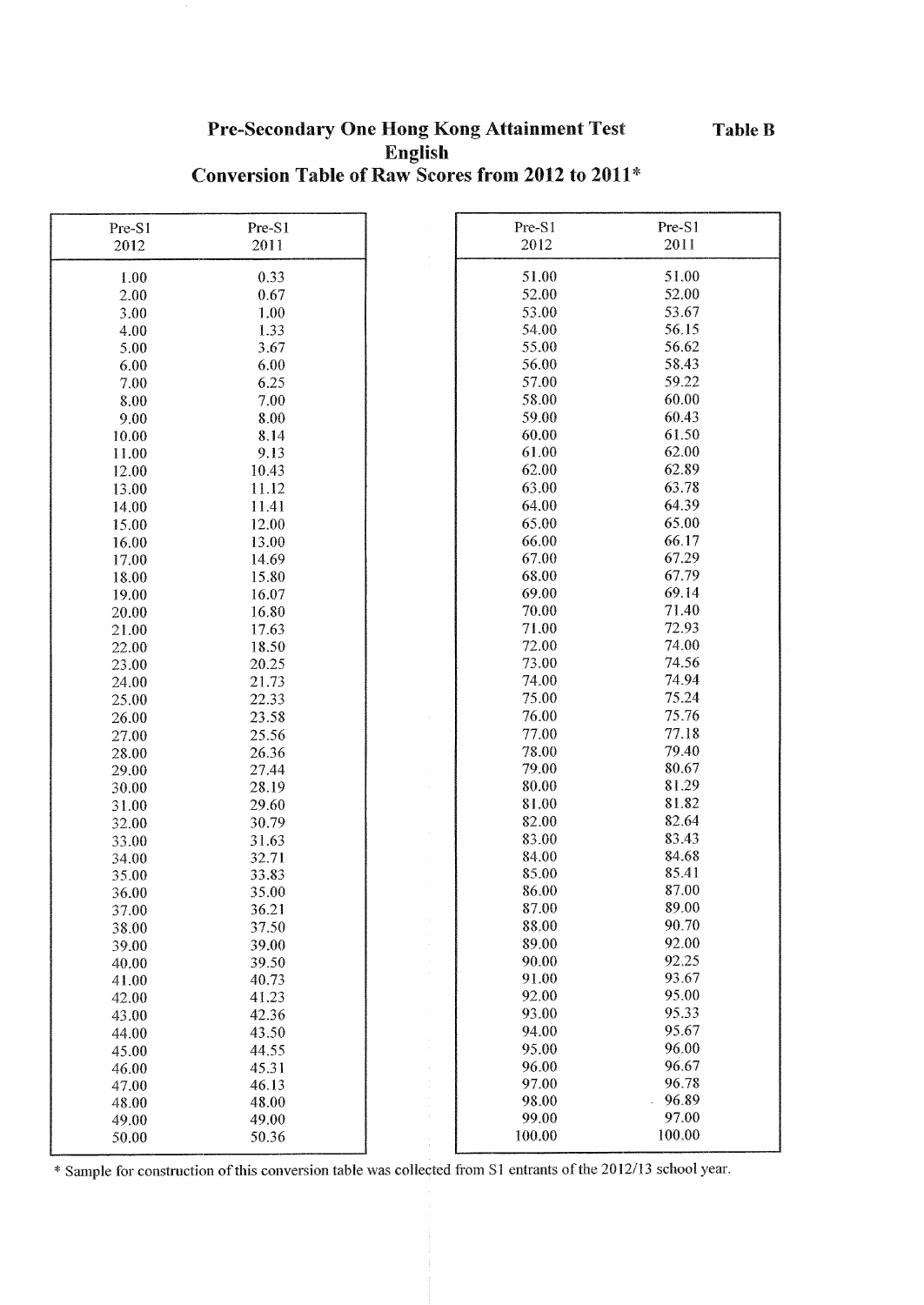# 中一入學前香港學科測驗 Pre-Secondary One Hong Kong Attainment Test<br>數學科 **Mathematics**

# 2011年轉換至2012年的原始分換算表\*<br>Conversion Table of Raw Scores from 2011 to 2012\*

| 2011   | 2012   | 2011   | 2012   |
|--------|--------|--------|--------|
| 中一入學前  | 中一人學前  | 中一入學前  | 中一入學前  |
| Pre-S1 | Pre-S1 | Pre-S1 | Pre-S1 |
| 1.00   | 0.50   | 51.00  | 50.60  |
| 2.00   | 1.00   | 52.00  | 51.38  |
| 3.00   | 1.50   | 53.00  | 52.25  |
| 4.00   | 2.00   | 54.00  | 52.67  |
| 5.00   | 2.50   | 55.00  | 53.50  |
| 6.00   | 3.00   | 56.00  | 54.14  |
|        | 4.50   | 57.00  | 54.43  |
| 7.00   |        | 58.00  | 55.10  |
| 8.00   | 6.00   | 59.00  | 57.00  |
| 9.00   | 10.00  |        |        |
| 10.00  | 10.20  | 60.00  | 58.08  |
| 11.00  | 10.60  | 61.00  | 58.92  |
| 12.00  | 13.00  | 62.00  | 59.52  |
| 13.00  | 13.20  | 63.00  | 60.43  |
| 14.00  | 15.00  | 64.00  | 60.86  |
| 15.00  | 15.50  | 65.00  | 62.00  |
| 16.00  | 18.86  | 66.00  | 62.78  |
| 17.00  | 20.26  | 67.00  | 63.82  |
| 18.00  | 21.67  | 68.00  | 64.91  |
| 19.00  | 22.07  | 69.00  | 65.92  |
| 20.00  | 23.00  | 70.00  | 66.92  |
| 21.00  | 23.47  | 71.00  | 67.40  |
| 22.00  | 25.33  | 72.00  | 68.13  |
| 23.00  | 26.00  | 73.00  | 68.52  |
| 24.00  | 29.00  | 74.00  | 69.06  |
| 25.00  | 29.36  | 75.00  | 70.00  |
| 26.00  | 30.00  | 76.00  | 70.94  |
| 27.00  | 30.91  | 77.00  | 72.20  |
| 28.00  | 32.43  | 78.00  | 73.00  |
| 29.00  | 34.00  | 79.00  | 73.92  |
| 30.00  | 34.40  | 80.00  | 75.05  |
| 31.00  | 35.50  | 81.00  | 75.85  |
| 32.00  | 36.46  | 82.00  | 76.35  |
| 33.00  | 36.77  | 83.00  | 76.94  |
| 34.00  | 37.56  | 84.00  | 77.44  |
| 35.00  | 38.67  | 85.00  | 78.00  |
| 36.00  | 39.67  | 86.00  | 79.00  |
| 37.00  | 40.64  | 87.00  | 80.08  |
| 38.00  | 41.31  | 88.00  | 81.61  |
| 39.00  | 41.50  | 89.00  | 82.81  |
| 40.00  | 41.75  | 90.00  | 84.13  |
| 41.00  | 42.62  | 91.00  | 84.73  |
| 42.00  | 43.13  | 92.00  | 86.79  |
| 43.00  | 45.36  | 93.00  | 88.33  |
| 44.00  | 46.13  | 94.00  | 89.52  |
| 45.00  | 46.73  | 95.00  | 89.71  |
| 46.00  | 47.11  | 96.00  | 91.40  |
| 47.00  | 47.89  | 97.00  | 92.00  |
| 48.00  | 49.00  | 98.00  | 93.88  |
| 49.00  | 49.64  | 99.00  | 94.75  |
| 50.00  | 50.10  | 100.00 | 99.00  |
|        |        |        |        |

\* 换算表根據二零一二/一三學年入讀中一的學生樣本編製。